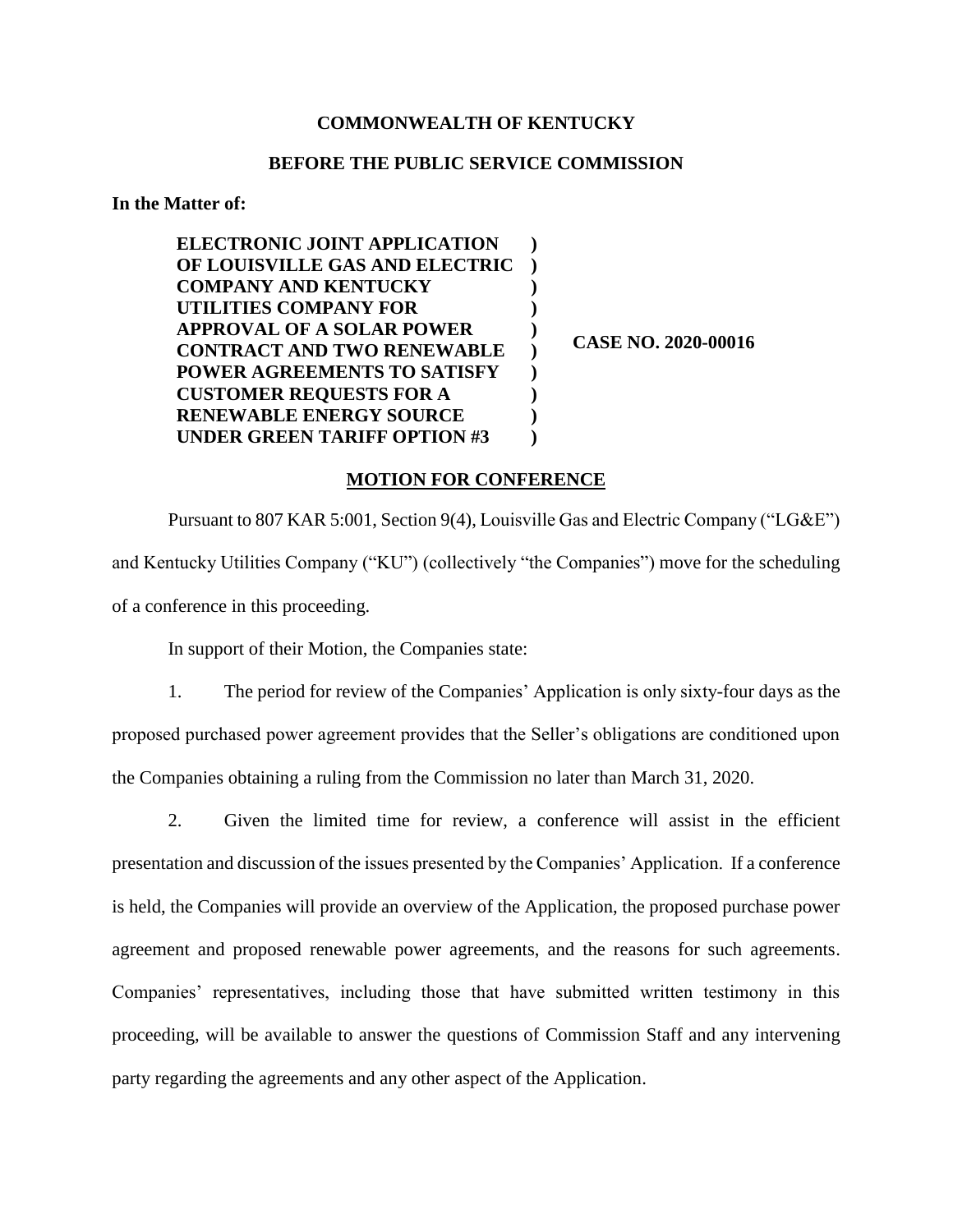3. Discussions on the proposed agreements at the requested conference will likely enable Commission Staff and any intervening party with the more efficient and productive use of their resources.

4. The Companies request that this conference be scheduled as soon as possible and propose the morning of February 5, 2020 as the time and date for the conference.

**WHEREFORE**, the Companies move that the Commission schedule a conference in this matter for the purpose of reviewing the Application and discussing a procedural schedule.

Dated: January 23, 2020 Respectfully submitted,

 $\lim_{k\to\infty}L_k\downarrow\neq\lim_{k\to\infty}L_k$ Kendrick R. Riggs

Stoll Keenon Ogden PLLC 500 West Jefferson Street, Suite 2000 Louisville, Kentucky 40202 Telephone: (502) 333-6000 Fax: (502) 333-6099 kendrick.riggs@skofirm.com

Allyson K. Sturgeon Managing Senior Counsel Regulatory and Transactions Sara V. Judd Senior Corporate Attorney LG&E and KU Services Company 220 West Main Street Louisville, Kentucky 40202 Telephone: (502) 627-2088 Fax: (502) 627-3367 allyson.sturgeon@lge-ku.com sara.judd@lge-ku.com

*Counsel for Louisville Gas and Electric Company and Kentucky Utilities Company*